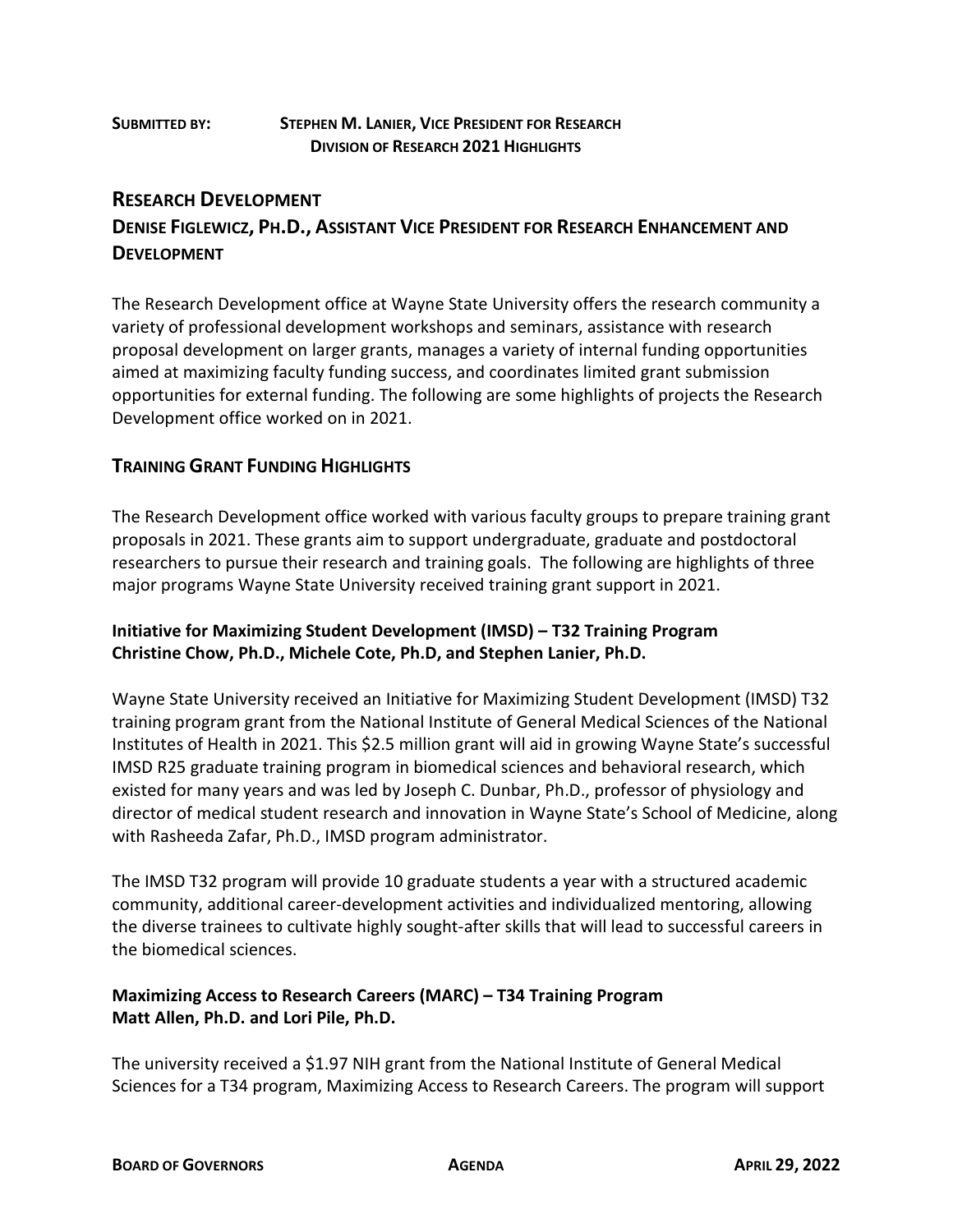approximately 20 undergraduate students each year in a structured academic community that will provide additional career development activities and individualized mentoring to cultivate highly sought-after skills and prepare students to enter into Ph.D. and M.D./Ph.D. programs and careers in the biomedical sciences.

#### **Chemistry Biology Interface – T32 Training Program Christine Chow, Ph.D. and Mary Kay Pflum, Ph.D.**

The university received a \$1.2 million NIH grant from the National Institute of General Medical Sciences for a T32 program, Chemistry Biology Interface Training Program. The biomedical culture has placed greater emphasis on quantitative data analysis, rigor and reproducibility, and transparency to ensure quality and accuracy of research findings and safety to minimize risk to scientists and the environment. To take advantage of this unprecedented opportunity to thoroughly dissect biological systems with high standards of rigor and many career perspectives, a biomedical work force capable of multi-disciplinary, team-driven, and problemfocused thinking is needed. In total, this modern world of biomedical research requires a rethinking of the Ph.D. training experience. To address the changing needs in biomedical work force training, Wayne State is utilizing this T32 training program for a Chemistry Biology Interface (CBI) training program to train the next generation of Ph.D. graduates that will form a strong scientific identity with discipline-specific skills and informed multi-disciplinary perspectives.

#### **MAJOR EQUIPMENT GRANTS FUNDING HIGHLIGHTS**

The Research Development office worked with various faculty to prepare and submit federal grant proposals for major research equipment that is designed to improve the capabilities of U.S. institutions of higher education to conduct research. This equipment is often specialized, state-of-the-art instrumentation aimed at enhancing and modernizing research operations. The following are examples of major equipment grants that the Research Development office helped prepare in 2021 that were funded.

**500 MHz NMR Spectrometer**; NIH Shared Instrumentation Grant [S10]; \$600,000 total project NIH budget. Principal Investigator: Matthew J. Allen, Ph.D., Chair, Department of Chemistry

**Orbitrap Tribrid Mass Spectrometer for Wayne State Proteomics** – NIH Shared Instrumentation Grant [S10]; \$1,289,466 total project NIH budget. Principal Investigator: Paul M. Stemmer, Ph.D., Director, Proteomics Core

**Acquisition of a Nanoscale 3D Printer for Fundamental and Applied Research at Wayne State University and Southeast Michigan** – NSF Major Research Instrumentation program grant [MRI]; \$623,250 total project NSF budget. Principal Investigator: Amar S. Basu, Ph.D., Professor, Department of Electrical and Computer Engineering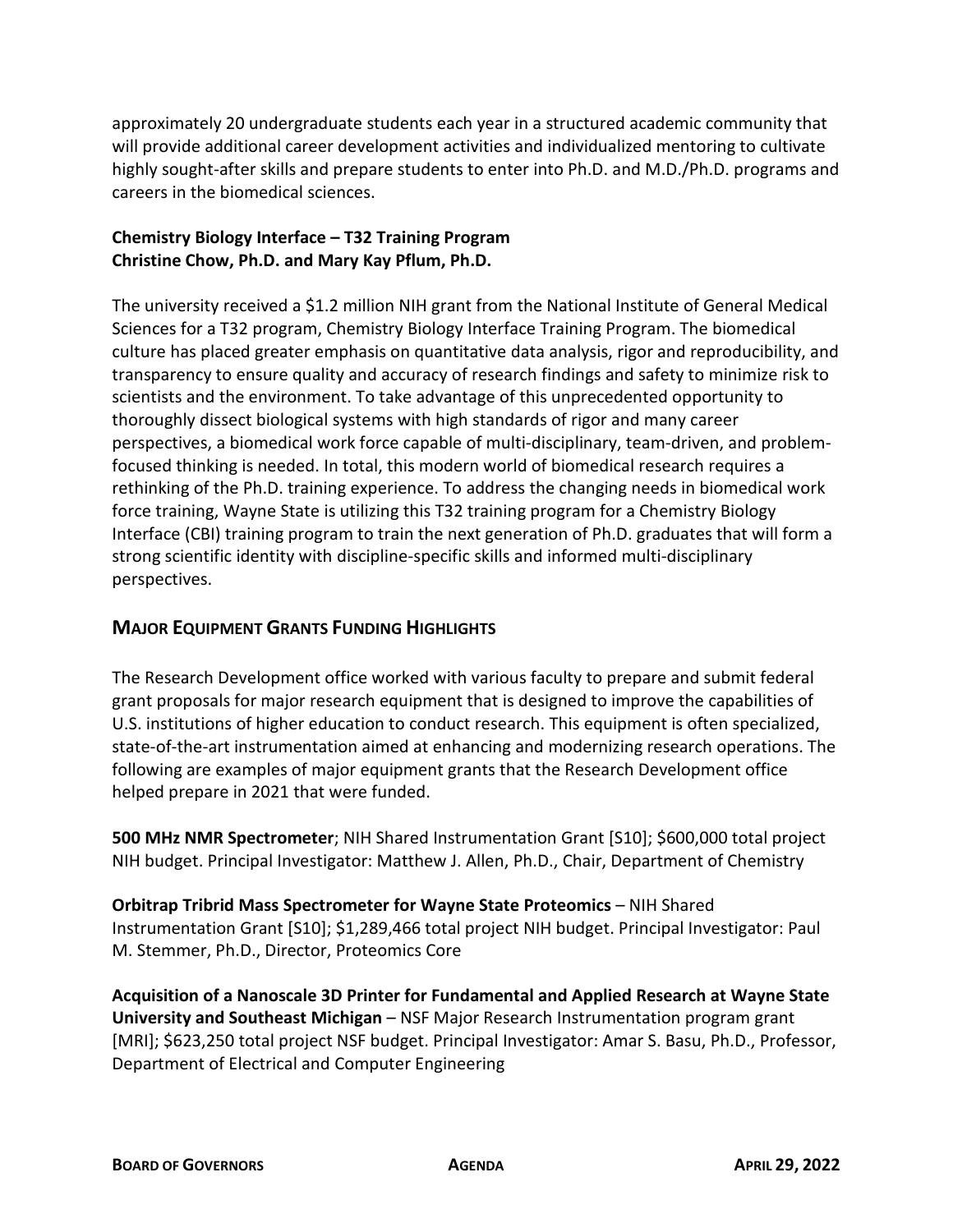**Acquisition of a Magnetic Property Measurements System for Multidisciplinary Research and Training in Detroit** – NSF Major Research Instrumentation program grant [MRI]; \$364,080 total project NSF budget. Principal Investigator: Peter M. Hoffmann, Ph.D., Chair, Department of Physics

#### **INTERNAL FUNDING OPPORTUNITIES**

To support and encourage research endeavors at the university, the Office of the Vice President for Research offers a variety of internal research funding opportunities for which faculty are eligible to compete. The following are some of the awards made through the OVPR in 2021.

#### **Arts and Humanities Research Support**

The Arts and Humanities Research Support program for research, creative, and scholarly projects is aimed at funding projects that engage the arts, design, and/or humanities in carrying out the university's research mission. Some of the goals of the projects include extending the reach of creative projects to underserved populations, investigate cultural expression through the humanities and/or the arts and design, transform cultural, economic or social attitudes and expectations, explore components of artistic and cultural literacy, and more. The following are awards made for the 2021 Arts and Humanities Research Support program.

Principal Investigator: Adrienne Jankens, English Department Project: Gatekeeping or Linguistic Justice? Investigating How an Urban Research University Views and Works with Students' Diverse Language and Literacy Practices Amount Awarded: \$40,460

Principal Investigator: Rahul Mitra, Communication Department Project: Trans-Media Oral Histories of BIPOC Creative Entrepreneurs' Resilience during COVID-19

Amount Awarded: \$37,705

Principal Investigator: Elena Past, Classical and Modern Languages, Literatures and Cultures Project: Ferrania and the Lives of Analog Film in the Digital Age Amount Awarded: \$31,030

#### **SPECIAL RESEARCH SEMINARS AND WORKSHOPS**

The following are a sampling of special research seminars and workshops hosted by the Research Development office in 2021.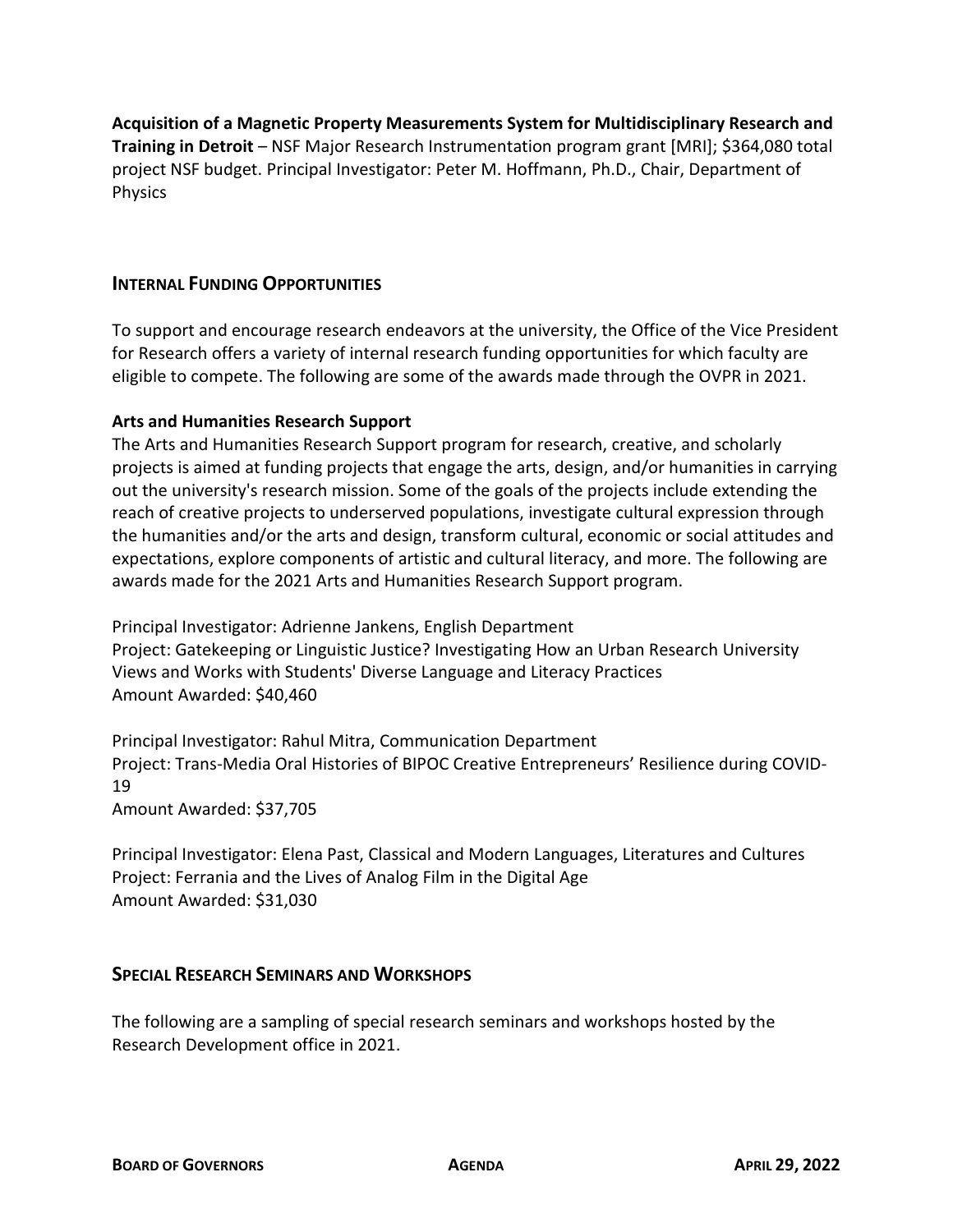- National Endowment for the Humanities Research Division presented October 14, 2021 - Geoff Burrows, PhD, Senior Program Officer, NEH Research Division
- National Endowment for the Humanities Education Programs Division presented October 26, 2021 - Julia Huston Nguyen, PhD, Senior Program Officer, NEH Division of Education Programs
- NIH K Award proposal writing February 2021 half-day webinar; Atkisson Training Group Inc.
- NSF Career proposal writing February 2021 half-day webinar; Atkisson Training Group Inc.
- Arts & Humanities proposal writing March 2021 half-day webinar; Presented by WSU faculty
- NIH General grant writing November 2021 full-day seminar; Atkisson Training Group Inc.
- NIH K Award proposal writing November 2021 half-day webinar; Atkisson Training Group Inc.

## **HUMAN PARTICIPANT RESEARCH/INSTITUTIONAL REVIEW BOARD (IRB) HIGHLIGHTS MONICA MALIAN, DIRECTOR, HUMAN RESEARCH PROTECTION PROGRAM**

The Institutional Review Board oversees all human participant research at Wayne State University and its affiliates registered under the Wayne State University Federal Wide Assurance. There are two IRBs that review medical protocols involving adult and pediatric participants, and a behavioral IRB that is responsible for reviewing all behavioral, education and social science research with adults and minors. The following are important IRB highlights from 2021.

- Wayne State received a five-year re-accreditation in FY 2021 from the Association for the Accreditation of Human Research Protection Programs – AAHRPP.
- The IRB continues to improve efficiencies including:
	- o In March 2021, the number of Medical IRB Boards was reduced from 3 to 2 to better reflect the current IRB submission portfolio and to improve efficiency.
	- $\circ$  The B3 IRB convened meeting schedule was revised to better reflect the current B3 IRB submission portfolio.
- In July 2021, the IRB fees for industry/for-profit funded research were updated.
- In 2021, the IRB operations continued to be fully functional as a remote model, as well as the hybrid model (on-site/remote) that was implemented in August 2021.
- The DMC Research and IRB Services Agreement was renewed for one year.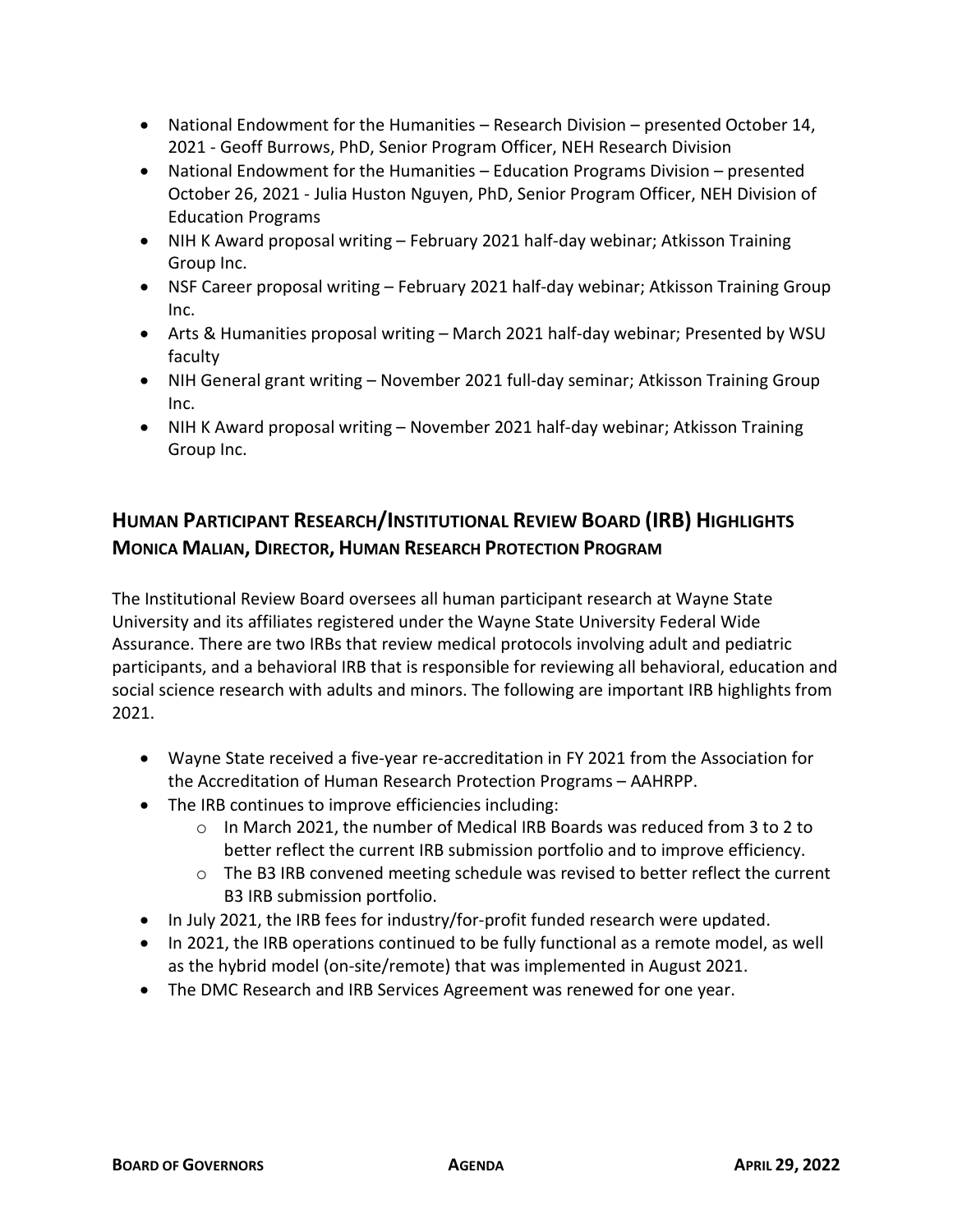## **DIVISION OF ANIMAL LABORATORY RESOURCES (DLAR) HIGHLIGHTS MICHAEL BRADLEY, DVM, ASSISTANT VICE PRESIDENT FOR THE DIVISION OF LABORATORY ANIMAL RESOURCES**

The Division of Laboratory Animal Resources is responsible for administering the university's laboratory animal care and use program. Oversight for the program is the joint responsibility of the DLAR and the Institutional Animal and Care Use Committee. The DLAR directly operates and maintains animal facilities at the university and John Dingell Veteran's Administration Center. Under contractual agreement, the DLAR also provides veterinary care services to the Detroit VA Medical Center which has a major affiliation with the Wayne State University School of Medicine. The following are some important highlights of the DLAR in 2021.

- The Division of Laboratory Animal Resources successfully recruited another ACLAM Boarded veterinarian to join DLAR.
- Navigated the significant flooding event in June 2021, which impacted all animal facilities with significant HVAC failures and flooding in vivaria.
	- o Coordinated efforts between DLAR, OEHS, and FP&M resulted in no loss of animal life.
- Completed renovations to Kresge Eye Institute vivarium to upgrade animal facilities in accordance with AAALAC International accrediting standards.
- Broke ground on renovations to our largest vivarium, Scott Hall. Anticipated competition in 2022.
- Maintained successful daily operations in DLAR throughout the pandemic, despite the pandemic and significant staffing challenges.
- Wayne State University received full re-accreditation from the AAALAC International Council on Accreditation for providing and maintaining an excellent program of laboratory animal care and use.

# **OFFICE OF ENVIRONMENTAL HEALTH AND SAFETY PHIL CUNNINGHAM, PH.D., ASSOCIATE VICE PRESIDENT FOR RESEARCH INTEGRITY**

The Office of Environmental Health and Safety (OEHS) is dedicated to providing quality services that assure health and safety to the entire Wayne State University campus. They provide services related to hazardous materials management, radiation safety, food safety, dangerous goods shipping, and many other environmental health and safety services. The following are important OEHS highlights from 2021.

The Office of Environmental Health and Safety functioned and continue to function at near normal levels throughout the entire pandemic. They have played a critical role in providing oversight to the entire research community with COVID-19 Biosafety research guidelines. In addition, they continued to serve the research community with hazardous materials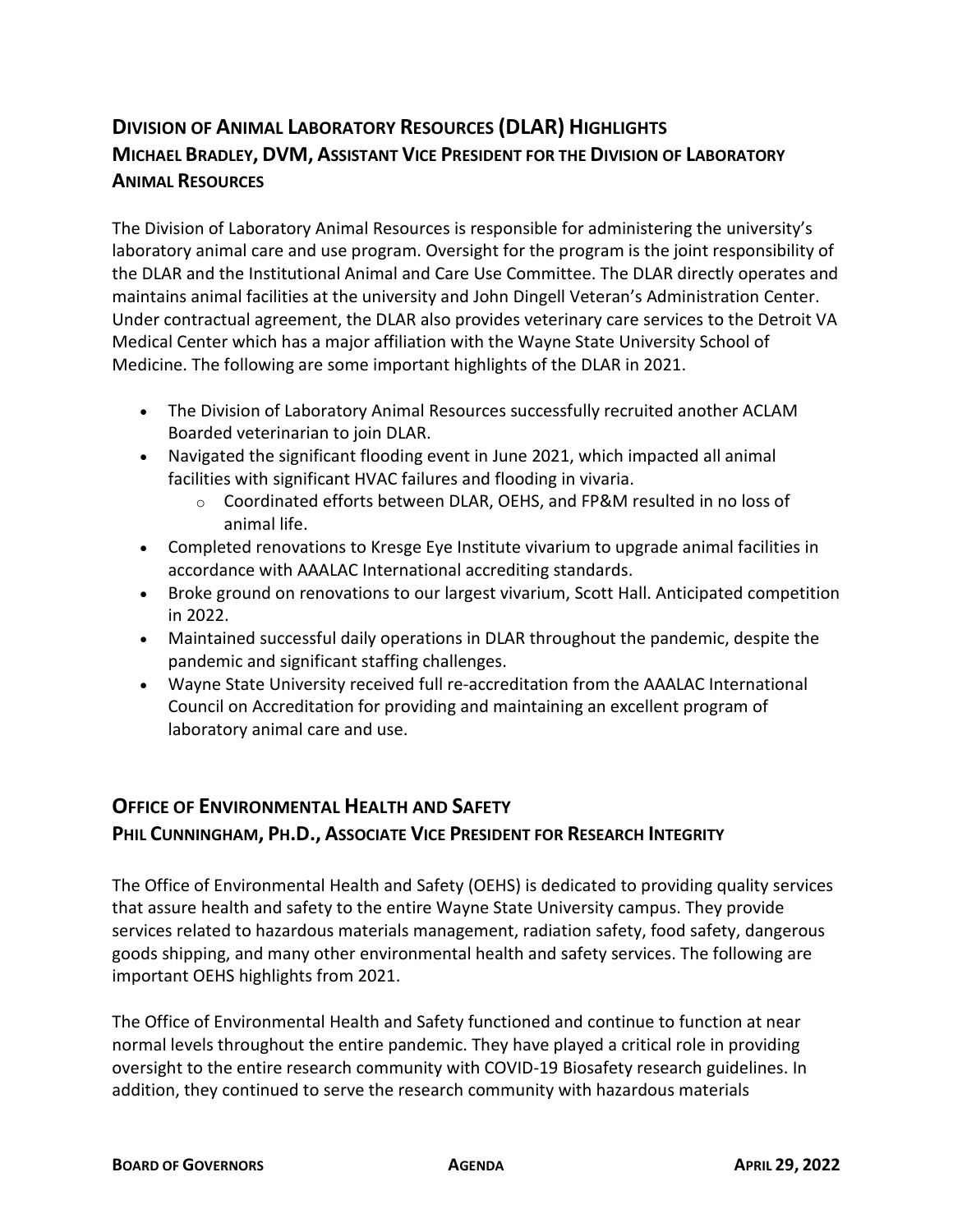management, all environmental health and safety needs, critical laboratory training, ensuring radiation safety training, and more to the assure research activities can continue as near normal and as safely as possible.

In addition to continuing their critical daily roles as normal as possible, OEHS worked to assure that critical units on campus were provided with ample PPE and other safety equipment, including public safety, throughout the pandemic.

The Office of Environmental Health and Safety staff not only play a critical role in the health and safety of our research community, but to the remainder of our campus community as well. They have worked tirelessly throughout the pandemic.

### **SPONSORED PROGRAM ADMINISTRATION**

**GAIL RYAN, PH.D., ASSOCIATE VICE PRESIDENT FOR SPONSORED PROGRAM ADMINISTRATION**

The Sponsored Program Administration (SPA) office within the Division of Research is responsible for the institutional oversight for Wayne State University's external sponsored programs. In this capacity, SPA provides service to three distinct groups: 1) faculty, 2) the University, and 3) the sponsors. SPA plays a role throughout the lifecycle of the sponsored project that includes:

- Proposal preparation and submission.
- Award acceptance.
- Successful completion of the project objectives.

The following is a detail of sponsored projects awards in FY2021.

| <b>Sponsor</b><br>Type | 2021          |
|------------------------|---------------|
| NIH                    | \$100,185,713 |
| <b>NSF</b>             | \$10,473,480  |
| Other                  |               |
| Federal                | \$40,507,629  |
| State                  | \$51,227,519  |
| Other                  | \$17,431,013  |
| Corporations           | \$91,189,739  |
| <b>Foundations</b>     | \$9,098,809   |
| <b>Grand Total</b>     | \$320,113,902 |

Some of the top sponsored research awards received in 2021 include the following: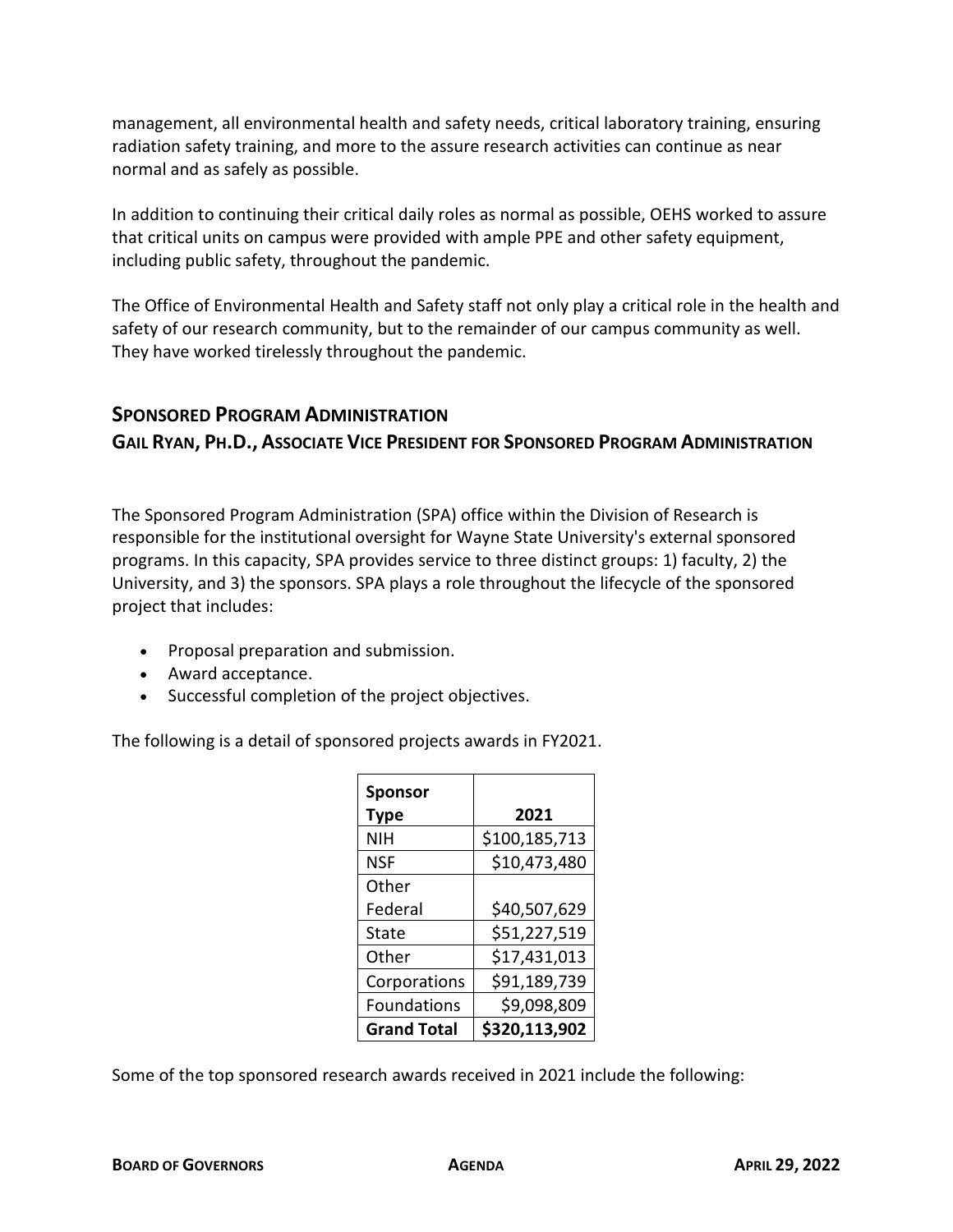Principal Investigator: Leslie Lundahl, Psychiatry Sponsor: State of Michigan Award Amount: \$7,020,950 Award Title: 2021 Veteran Marijuana Research (VMR) Grant Program

Principal Investigator: Jeffrey Kline, Emergency Medicine Sponsor: Centers for Disease Control and Prevention Award Amount: \$5,701,171 Award Title: Enhancing U.S. Surveillance of Laboratory Confirmed SARS-CoV-2, Influenza, and other Respiratory Viruses through a Network of Emergency Departments

Principal Investigator: Phillip Levy, Emergency Medicine Sponsor: National Institute on Minority Health and Health Disparities Award Amount: \$3,669,218 Award Title: ACHIEVE GreatER: Addressing Cardiometabolic Health Inequities by Early PreVEntion in the Great LakEs Region

Principal Investigator: Matthew Allen, Chemistry Sponsor: U.S. Army Corps of Engineers Award Amount: \$3,130,353 Award Title: Rare Earths from US Extractions (REUSE)

Principal Investigator: Lawrence Grossman, Center for Molecular Medicine and Genetics Sponsor: U.S. Department of Defense Award Amount: \$1,618,480 Award Title: Role of MNRR1 as a Therapeutic Target in Mitochondrial Disease Models

### **TRANSLATIONAL RESEARCH HIGHLIGHTS**

## **PHILLIP LEVY, M.D., M.P.H., ASSISTANT VICE PRESIDENT FOR TRANSLATIONAL SCIENCES AND CLINICAL RESEARCH INNOVATION**

The following are highlights of important translational research activities in 2021.

### **Addressing Cardiometabolic Health Inequities by Early PreVEntion in the GREAT LakEs Region (ACHIEVE GREATER) Center**

In October 2021, The National Institute on Minority Health and Health Disparities of the National Institutes of Health awarded Wayne State University \$18.15 million over five years to establish a Center for Multiple Chronic Diseases Associated with Health Disparities: Prevention, Treatment, and Management that will use community-based interventions deployed from three research institutions to fight hypertension, heart failure and coronary heart disease in the Black population. The Center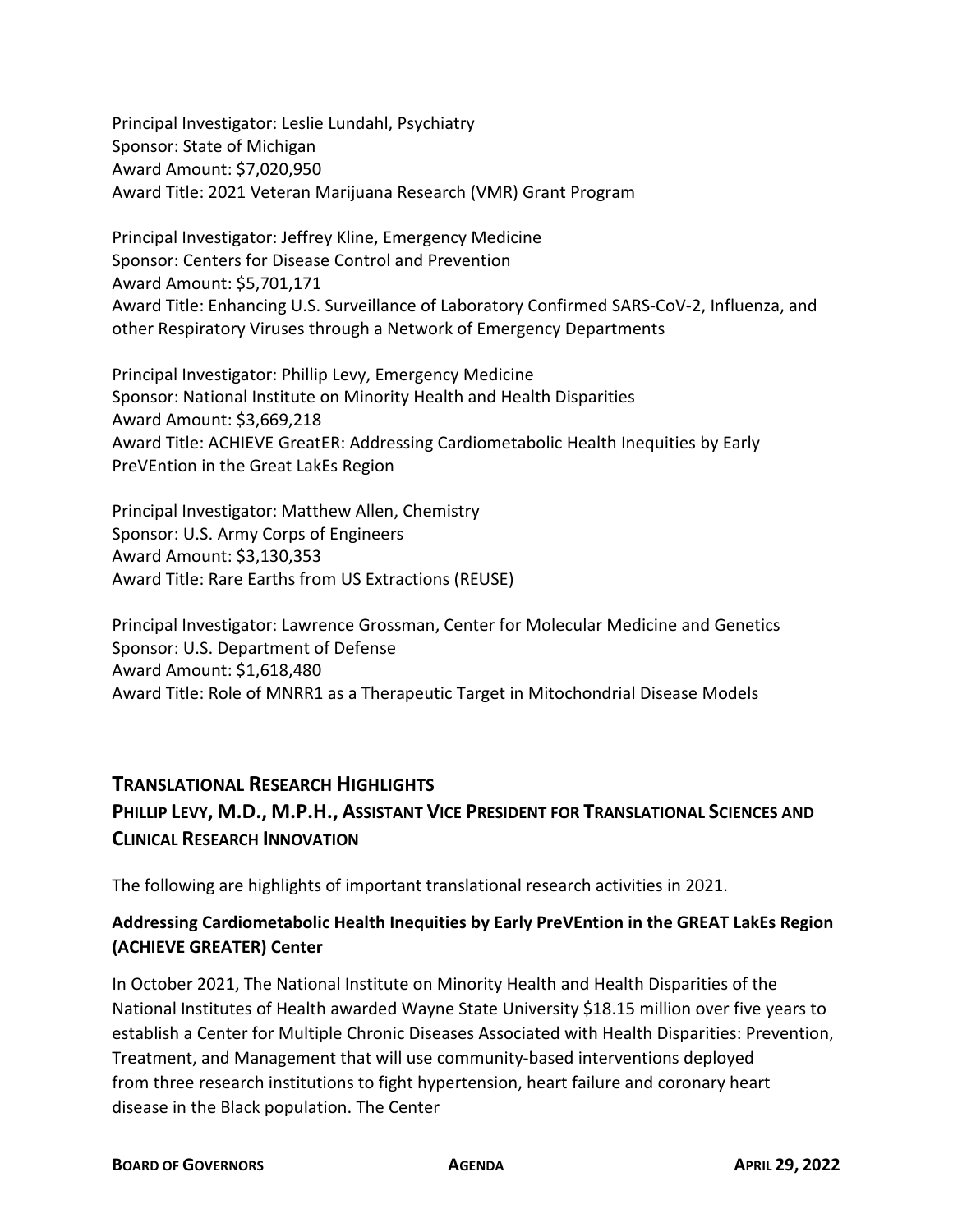The Center is a proactive versus reactive approach to reducing overwhelming cardiometabolic health disparities and downstream Black-White lifespan inequality in Detroit and Cleveland, two uniquely comparable cities.

Building upon existing collaboration and resources across Wayne State University/Wayne Health, and the Henry Ford Health System in Detroit, and Case Western Reserve University/University Hospitals in Cleveland, ACHIEVE GREATER will include three distinct but related projects that focus on interrupting early stages of pathogenesis by addressing multiple domains of influence that contribute to disparate health outcomes in the Black population, specifically biological, behavioral, physical/built environment, sociocultural environment and the health care system.

Each ACHIEVE GREATER primary project will be led by a principal investigator from one of the three participating institutions. All three will be supported by an administrative core led by Dr. Levy; a community engagement core, co-led by WSU Professor of Family Medicine Deborah Ellis, Ph.D., Assistant Professor of Family Medicine and Public Health Sciences, Division of Behavioral Sciences Elizabeth Towner, Ph.D., and WSU Assistant Professor of Family Medicine and Public Health Sciences Rhonda Dailey, M.D.; and an investigator development core, led by WSU Department of Internal Medicine Professor and Chair Safwan Badr, M.D.

#### **Linkage, Empowerment, and Access to Prevent Hypertension (LEAP-HTN)**

On July 29, 2021, the American Heart Association announced \$20 million in research awards to address the need for early interventions for high blood pressure and hypertension in black adults – a population that has a higher incidence of hypertension and a greater risk of hypertension-related cardiovascular disease compared to white adults – by supporting health equity in high blood pressure prevention known as the Health Equity Research Network (HERN) on the Prevention of Hypertension. The program is designed to fast track science in preventing high blood pressure among underrepresented populations in an attempt to aggressively address social determinants while working to support and improve the equitable health of all communities.

Teams of scientists from Wayne State University, Beth Israel Deaconess Medical Center in Boston, Johns Hopkins University School of Nursing in Baltimore, New York University School of Medicine in New York City and University of Alabama at Birmingham will lead the communitybased research interventions.

Phillip Levy, M.D., M.P.H., professor of emergency medicine and assistant vice president of translational research, will lead Wayne State's nearly \$2.64 million, four-year project, Linkage, Empowerment, and Access to Prevent Hypertension (LEAP-HTN).